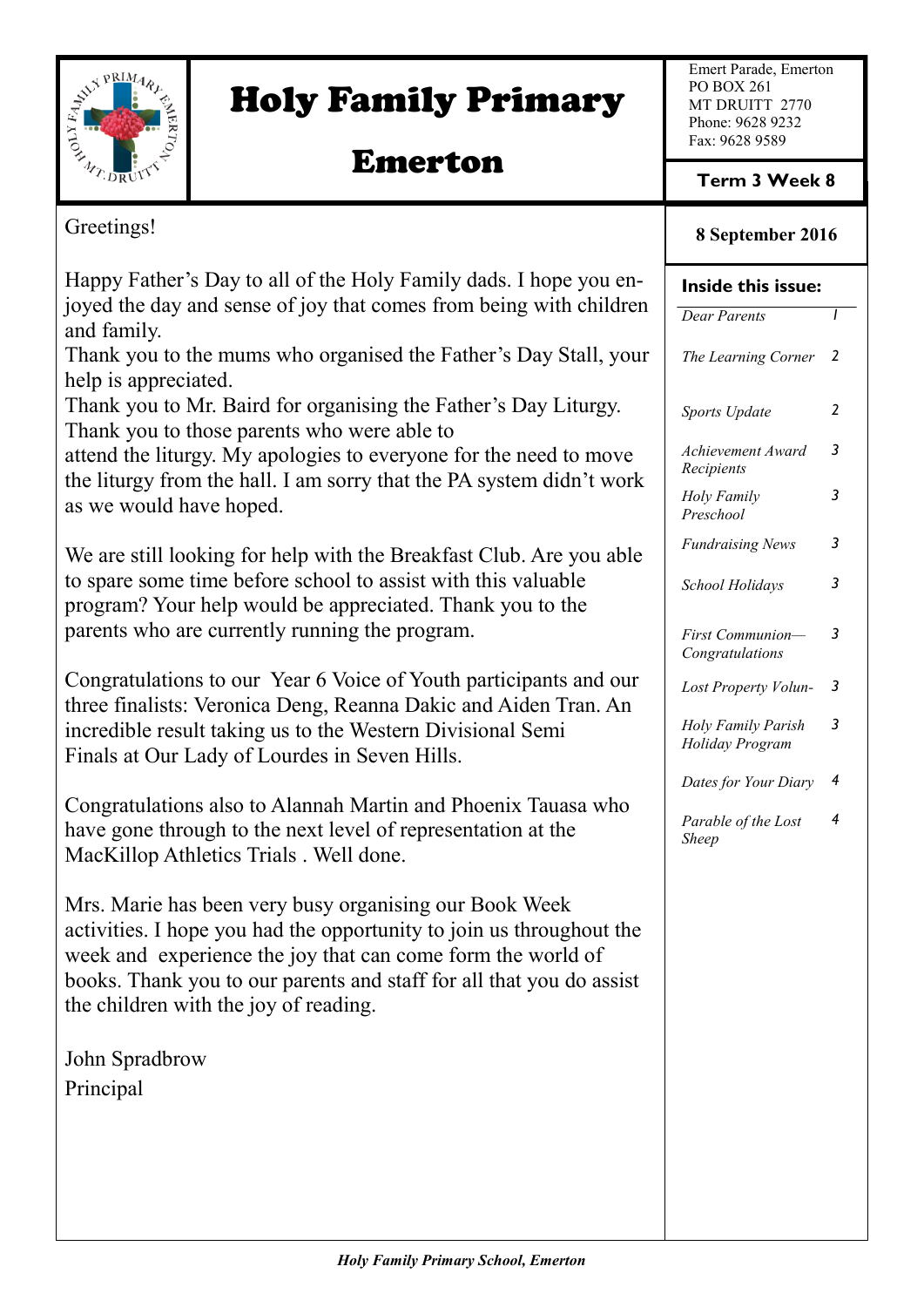





## **The Learning Corner**

**Voice of Youth**

On Thursday the 25th August three Year Six students, Veronica Deng, Reanna Dakic and Aidan Tran, represented Holy Family in the Voice Of Youth Cluster Final. Three students were chosen from each of the four schools competing in this final, each presenting their selfwritten speech on a topic of their choice. There were three possible awards on offer: First Place, Runner Up and a Social Justice award. On the day twelve students presented their speeches and the standard of all speeches being incredibly high. Aidan was awarded the Social Justice award, Reanna was given the Runner Up award and Veronica claimed First Place! An incredible result for these three students which reflects the amount of hard work and effort they each put into this competition! Congratulations to Veronica, Reanna and Aidan!

We wish Veronica Deng the best luck as she represents Holy Family at Western Divisional Semi-Final at Our Lady Of Lordes, Seven Hills on 13th September.



Regards,

Mrs Angela Alonzo *Maths Co-ordinator*

**Sports Update**

#### *Netball Gala Day*

We were very lucky to have fantastic weather for our 2016 Netball Gala Day. We took five teams on the day and all teams performed to the best of their ability. Many girls were playing netball for the first time and were able to develop their skills of catching, passing, changing direction and team cooperation. It was wonderful to see all students having fun as well as displaying their competitive spirit. We would like to thank our parent coaches: Mrs Leonie Bright, Mrs Amber Hart, Mrs Clare Gibbons and Mrs Heather Broomham. We would not have been able to do this without your help. We also thank our student umpires that supported us on the day as part of their community service commitments. A big thank you to Mrs Vogt who helped to train and coach our teams for the day.

#### *Diocesan Athletics Carnival*

The Diocesan Athletics Carnival was held on Friday 26th August at Blacktown International Sportspark. We had seven students represent us on this day (Meroma Peti, Abbi Collins, Phoenix Tausa, Aidan Tran, Alannah Martin, Siui Vave, and Somtochi Igbojiaku). Congratulations to Phoenix and Alannah who will progress through to the MacKillop Athletics Trials on Monday 19th September at Sydney Olympic Park. Congratulations also to Alannah Martin who was Runner-Up Senior Girls Champion on the day. We wish both Alannah and Phoenix the best of luck at the next carnival. This is a tremendous effort.

#### *Dates for the Diary*

*MacKillop Athletics Carnival: 19<sup>th</sup> September Basketball Gala Day: 17th October Parramatta Gymnastics Competition: 4<sup>\*</sup> November* 

Regards,

Mrs Leonie Preston *Sports Coordinator*



*Holy Family Primary School, Emerton*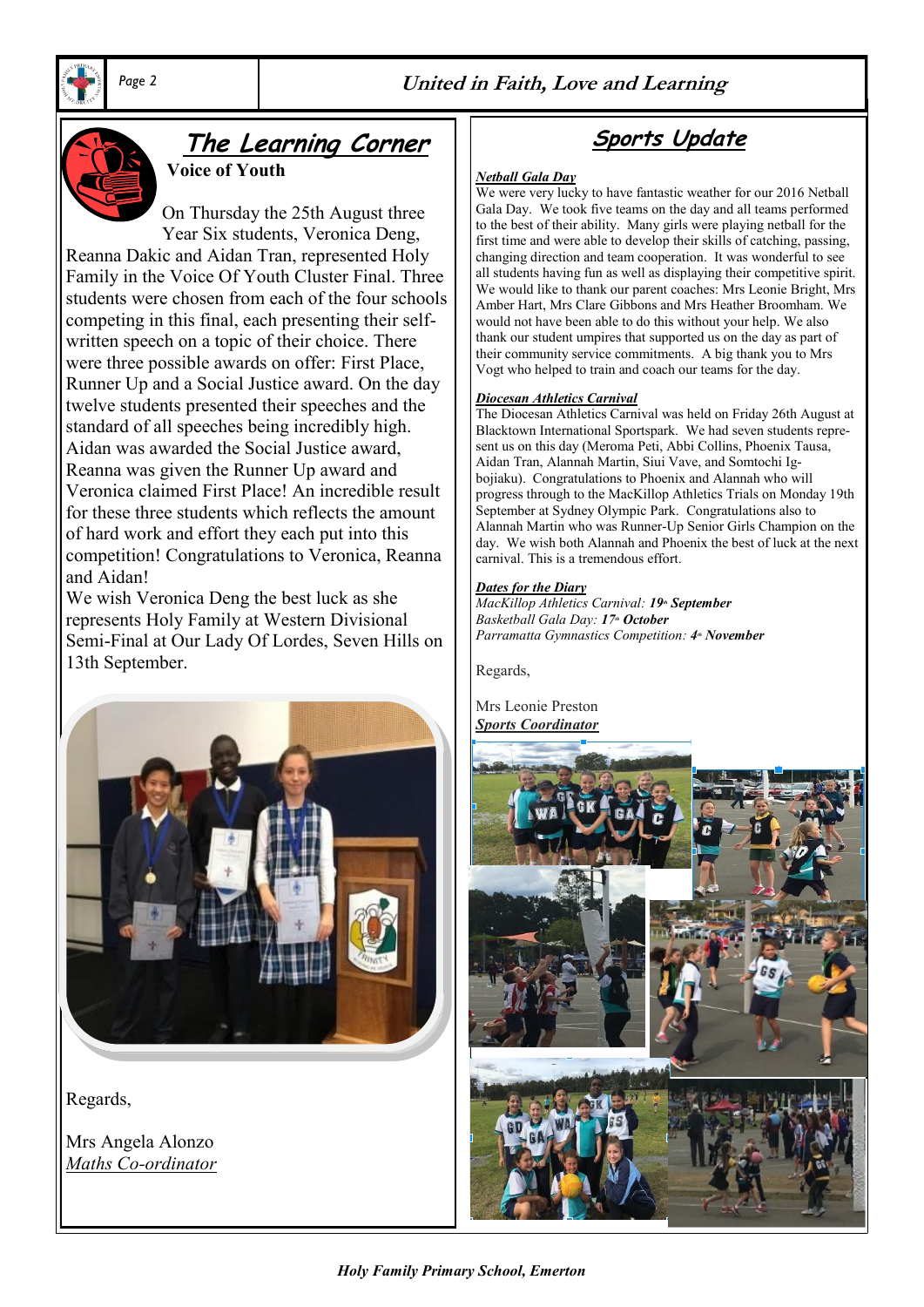

Holy Family Preschool, Emerton is now accepting enrolments for 2017. There are special rates for indigenous families. The Preschool has received an exceeding rating in its assessment against the national standards. For full details on the report and to discuss enrolment, please

contact **Natalie Bugelli** on **9628 7844.**

## **Fundraising News**

### *Cookie Dough Orders*

Thank you for the overwhelming response to the Cookie Dough and Heather Brae Fundraiser.

There is still time to get your order in. We will submit all orders on Monday 12th September and we expect orders to be delivered the week of the 10th October.

### *Fathers' Day Stall*

Our Fathers' Day stall was a great success and we hope all the dads and grandfathers enjoyed their special day. Thank you for all your support, we raised \$789.00.

### *Pyjama Day*

We raised \$248! All monies will be donated to the Vinnies Winter Sleepout Appeal. Thank you for your generosity.





## **First Communion—Congratulations**

To the following children who received the sacrament of **First Communion** during the month of September, may God's

*Samuel Lepoualii Lachlan Grayson Annabella Hanna Allison Zuniga Terrey*



## **Lost Property Volunteer Needed**

Lost property continues to be a problem at the school,

volunteer who would be able to spend some time sorting through and returning lost jumpers, hats and other items to the correct students. Please contact the school office if you are available to help out.

Royal Botanical Gardens,



**HOLY FAMILY PARISH, MT DRUITT-**

Winter is over and Spring has sprung! Come and explore the outdoors with us at two of Sydney's great Botanical Gardens!

Wednesday 28th September

The Royal Botanic Garden is an oasis in the heart of Sydney. Established in 1816, it is the oldest scientific institution in the country and home to an outstanding collection of plants from Australia and overseas. People visit the Garden for peace, relaxation, education and to learn more about plants and horticulture. So, aather the family, pack your picnic baskets, and join us! Check out the Royal Botanical Garden website for more information:



The Blue Mountains Botanic Garden, Mount Tomah is the spectacular cool climate agrden of the Royal Botanic Garden and Domain Trust. Located in the Blue Mountains, just 90 minutes from Sydney, the garden features thousands of plants from the southern hemisphere and around the world. At 1,000 metres above sea level, the garden at Mount Tomah overlooks the Greater Blue

Mountains World Heritage Area and boasts stunning panoramic views. A walk around this 28-hectare estate is a botanic journey with many formal gardens and 'The Jungle' to explore. Facilities include: visitor centre, garden shop, exhibitions, restaurant, kiosk, conference/venue hire,<br>weddings, accommodation, picnic areas, guided tours, community workshops and education. Check out the website for more information: https



*Holy Family Primary School, Emerton*